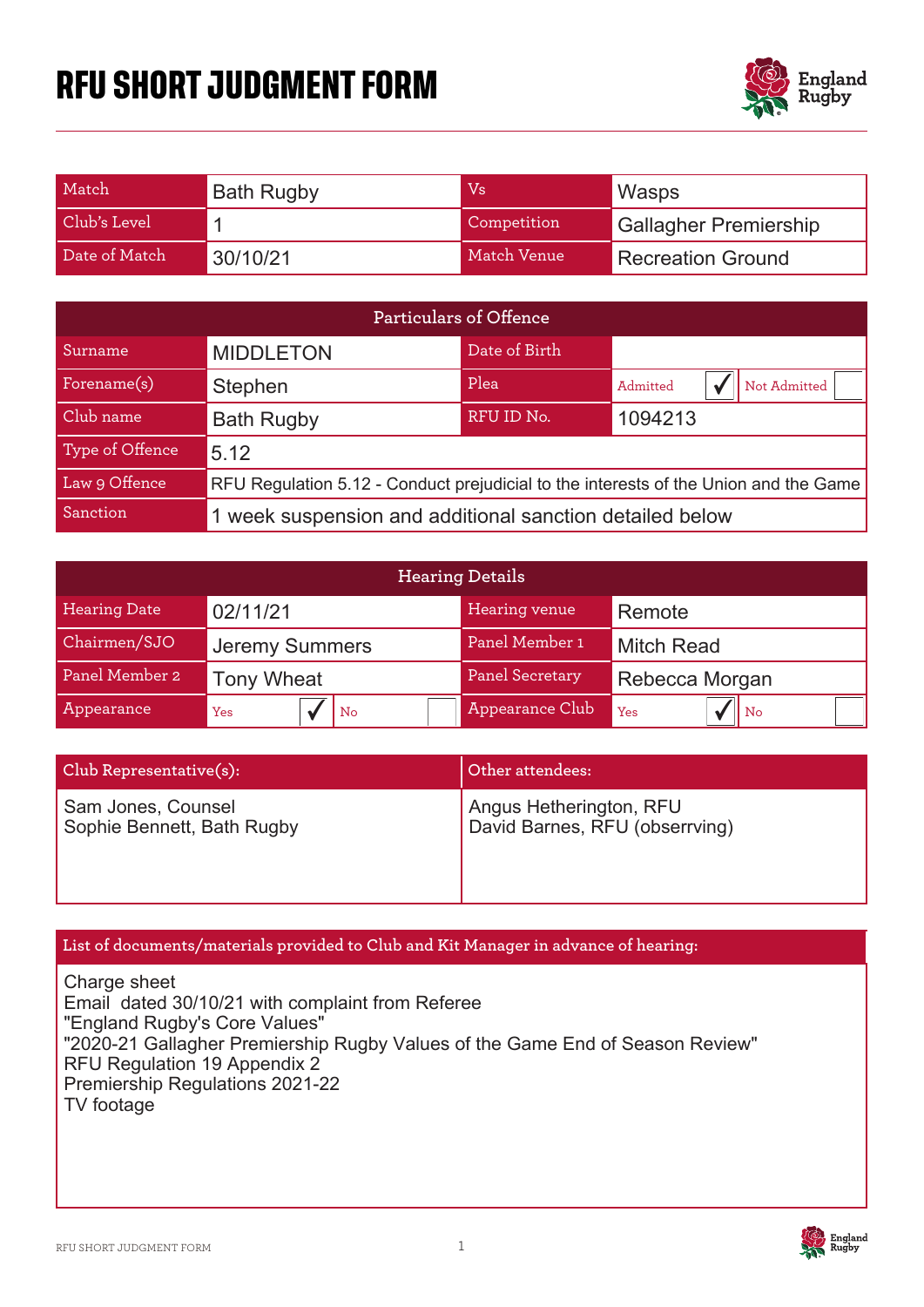### **Summary of Essential Elements of Citing/Referee/s Report/Footage**

The Refere The Referee's complaint read as follows:

"I wanted to draw your attention to an incident in the Bath v Wasps match. After issuing the red card against Bath 5 for a dangerous clearout I walked towards the place where the PK would be taken.

I was approximately 10 m from touch when I observed a gentleman on the touch line in very close proximity of the playing enclosure look directly at me (making eye contact) and told me to 'fuck off' '. I immediately went to the technical area to remove this person and informed my no 4 Alex Thomas that he wasn't permitted to be down there for the remainder of the match.

After the match I was informed that the gentleman in question goes by the name of Steve **Middleton** 

I am not sure why he was in the technical area as he wasn't wearing a water carrier or medical bib and the Bath team manager for the match was Dan Cooper.

At the end of the match Steve approached me on the field. He did not apologise for his actions but informed me that they weren't directed at me. I strongly disagree with this, as he was in close proximity and had eye contact with myself when he said it."

On behalf of the RFU, Mr Hetherington submitted that the offending should be viewed as amounting to disrespect (rather than abuse) of a match official, and be assessed as falling at the Low End of the scale of seriousness.

The RFU nevertheless considered that the offending should be sanctioned with a period of suspension that prevented Mr Middleton from undertaking any match day activities during the period of suspension. The RFU was content for him to attend any relevant game as a spectator if he wished to.



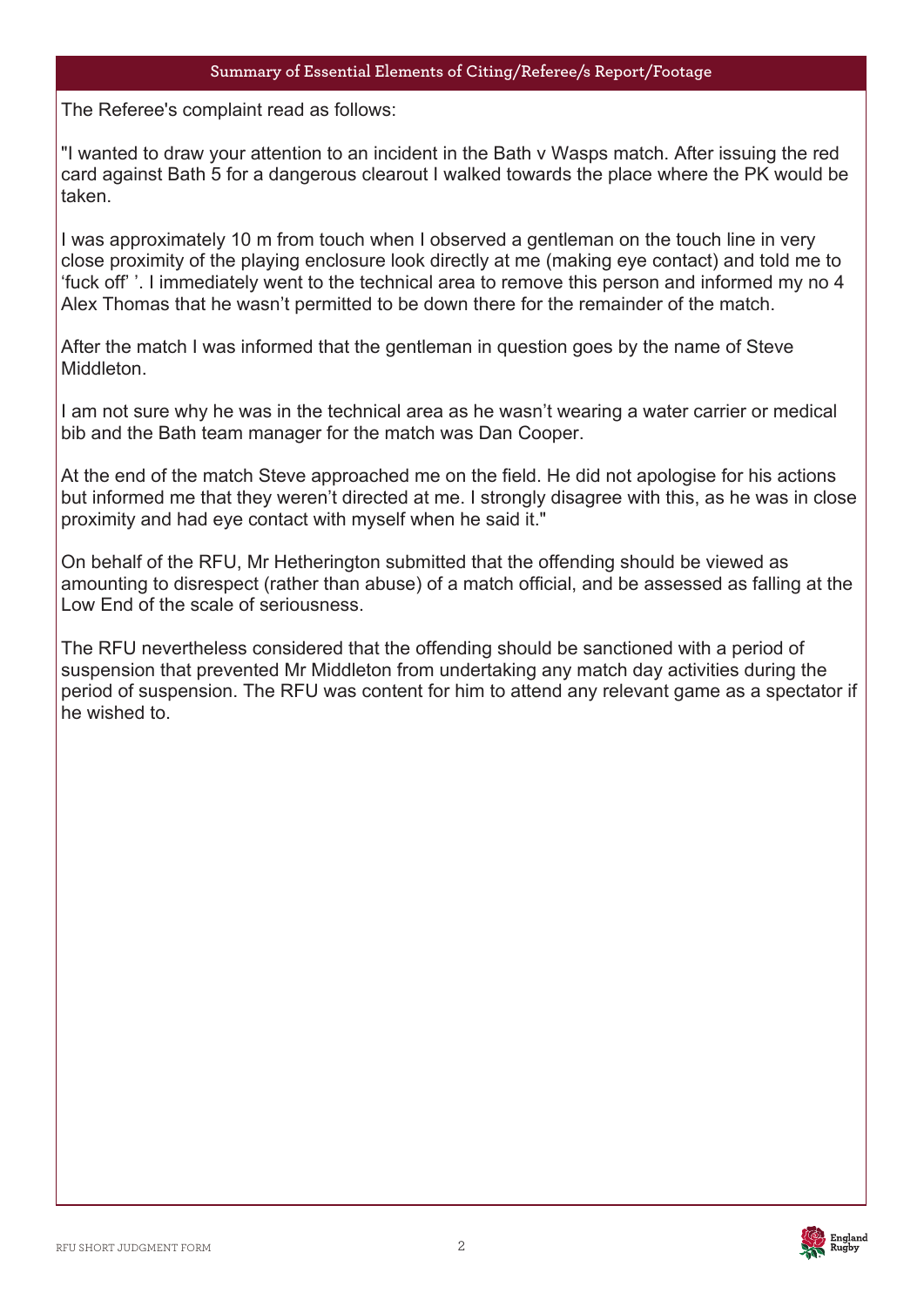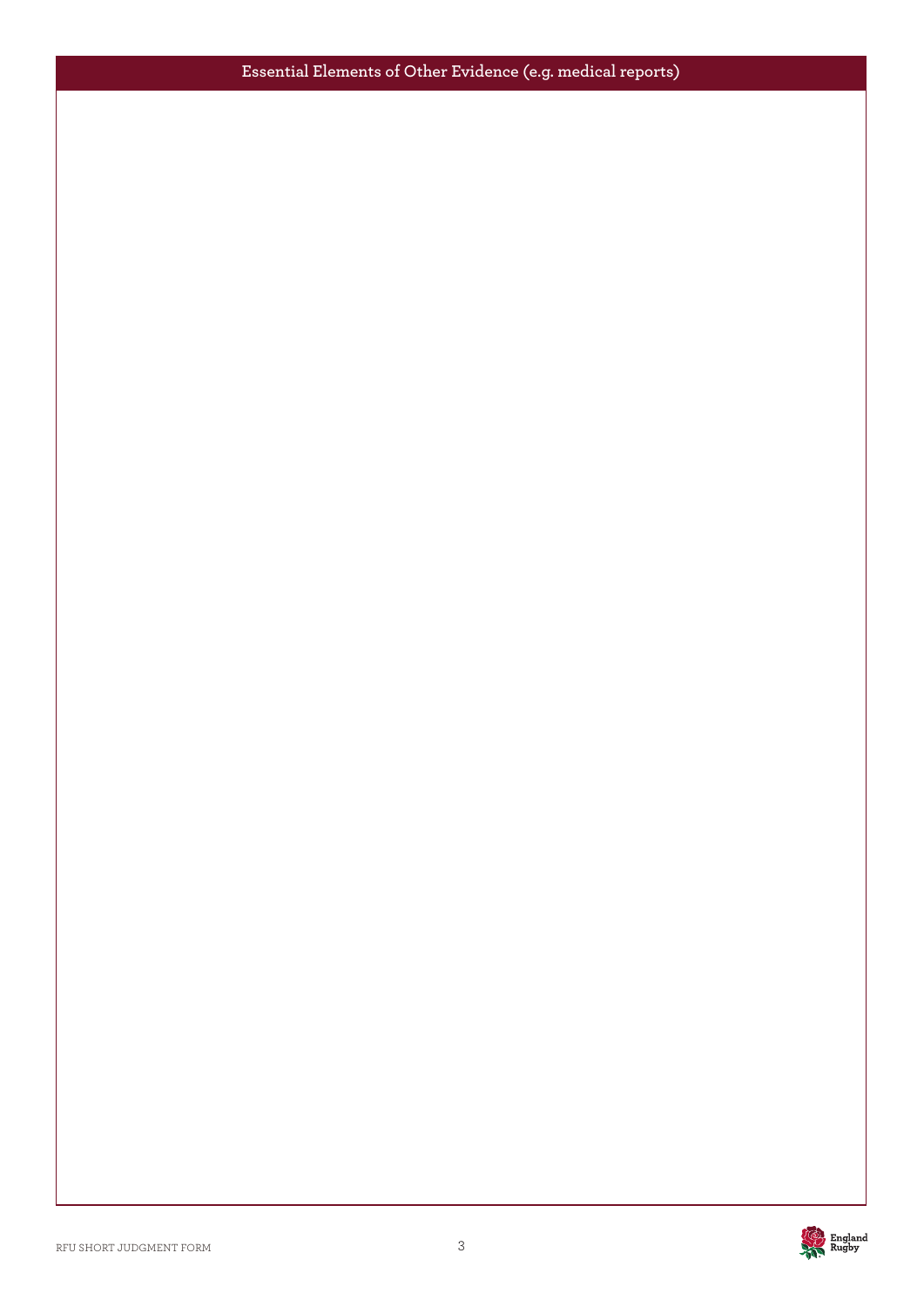### **Summary of '0's Evidence**

Mr Middleton submitted a written statement as follows: Plea

"On the sending off of Mike Williams my frustration got the better of me. Without thinking where I was looking, I shouted, "oh f\*\*k off" and waved my arm.

I realise in hindsight the referee was close by, I totally understand why he thought this was aimed towards him. As he came across, I wanted to point out he wasn't the reason I shouted but thought best to leave as asked.

At the full time whistle I made a point of going to him in the centre of the pitch and apologised for my behaviour and stressed it was not aimed at him, just my frustration got the better of me.

I totally accept my behaviour was out of order, I have been on the touch line for 8 years and this is the first time this has happened.

I totally regret this, and I am very embarrassed by it."

He reiterated that position and sentiment in his oral evidence before the Panel.

He had been connected with Bath for 18 years and the kit manager for 8 years without any similar issue having arisen previously.

His duties as kit manager on match day were extensive, not least in in ensuring compliance with covid protocols. His tasks differed somewhat for away games, but he was required on duty before, during and after a match.

On behalf of Mr Middleton, Mr Jones submitted that the offending did not need to be sanctioned by a period of suspension, and that a warning, coupled with attending an education programme would be sufficient penalty.

In response to a question from the Panel, Mr Jones confirmed that his client would be willing to make a presentation to the rest of the Bath Rugby non-playing staff as to the importance of discipline and adhering to rugby's core values.



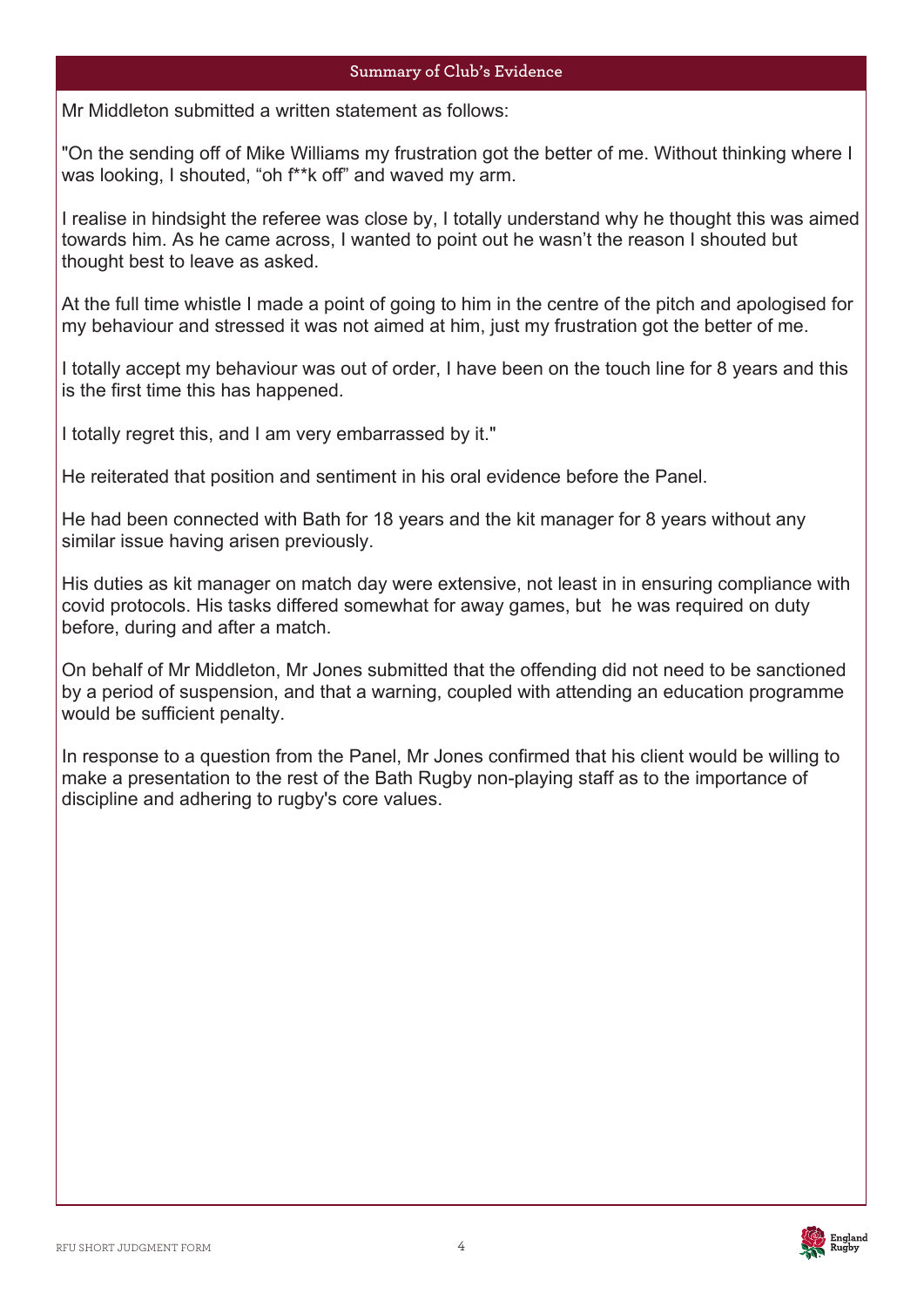### **Findings of Fact**

1. Mr Middleton was disrespectful to the Referee. On his own admission, and having considered all the evidence, he had used the words "oh fuck off" whilst waving his arm.

2. The offending words were not broadcast on TV, and it was possible that they were not heard by anyone other than the Referee.

3. There was no consequential interruption to the game.

4. Mr Middleton was correctly dismissed from the field of play.

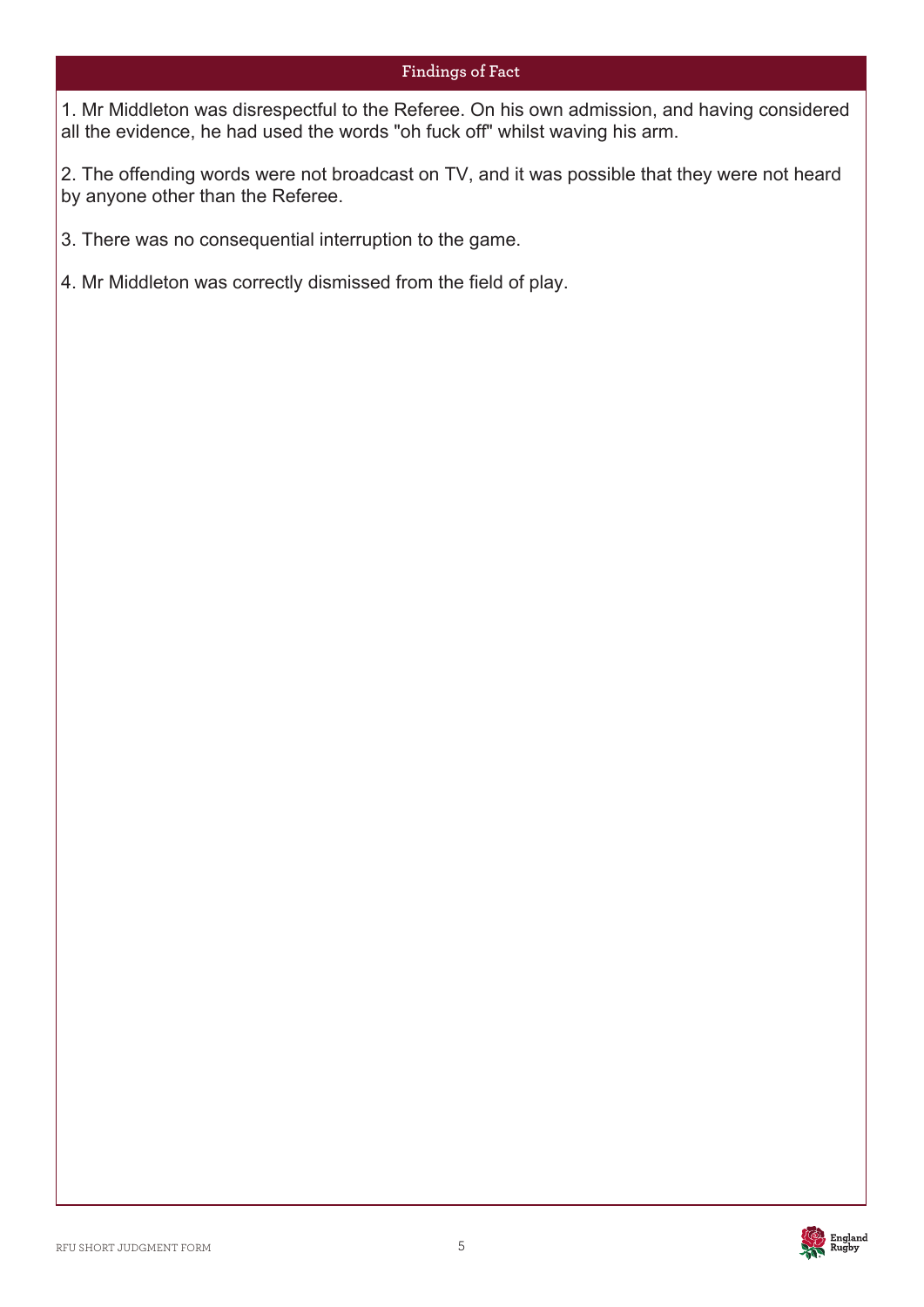| Decision        |                             |                   |                                                          |  |  |
|-----------------|-----------------------------|-------------------|----------------------------------------------------------|--|--|
| Breach admitted | $\sqrt{\vert \vert}$ Proven | $\mid$ Not Proven | $\sqrt{\frac{1}{2}}$ Other Disposal (please state below) |  |  |

As this offending is contrary to Rule 5.12, sanction is at large, the Panel can impose any other appropriate punishment for any such offence. Under Regulation 19.11.7 "appropriate punishment" is defined for a person as "....for a person, a reprimand, a financial penalty or suspension from playing, coaching and/or administration..."

The Panel accepted that the offending merited a low end entry point of 2 weeks. The RFU submitted that whether Mr Middleton had directed his comments at the Referee or not, the offending justified a low end entry point for showing disrespect to a match official.

In line with previous RFU decisions in Atkinson and Barrow (October 2021), the Panel further directs that Mr Middleton must deliver a presentation, by 2 December 2021, to all non playing members of Bath Rugby staff, including the coaching, performance, analysis, medical, support and academy staff dealing with off field conduct that is against the values of the game as set out in the Premiership Values.

Mr Middleton is to notify the RFU Head of Discipline when the presentation is completed and the names and roles of the attendees. This part of the overall sanction is to require Mr Middleton to acknowledge his misconduct and further ensure that Bath Rugby staff are informed, and made aware, of their obligations in respect of off field behaviour generally.

The submission that the offending could be dealt with other than by a period of suspension was not accepted.

## **SANCTIONING PROCESS**



| Assessment of Seriousness                                                                                                                                                                                                                                                                                                        |                                   |  |                     |  |  |
|----------------------------------------------------------------------------------------------------------------------------------------------------------------------------------------------------------------------------------------------------------------------------------------------------------------------------------|-----------------------------------|--|---------------------|--|--|
| Assessment of intent - Ref 19.11.8                                                                                                                                                                                                                                                                                               |                                   |  |                     |  |  |
| PLEASE TICK APPROPRIATE BOX                                                                                                                                                                                                                                                                                                      | 19.11.8(a) Intentional/deliberate |  | 19.11.8(b) Reckless |  |  |
| Reasons for finding as to intent:                                                                                                                                                                                                                                                                                                |                                   |  |                     |  |  |
| The Panel, on balance, accepted that the words were not intentionally directed at the Referee,<br>but on his own admission, Mr Middleton accepted that the Referee would have perceived them to<br>have been directed at him. On any view, that situation was disrespectful and had compromised<br>the integrity of the Referee. |                                   |  |                     |  |  |
| Gravity of actions - Reg 19.11.8(c)                                                                                                                                                                                                                                                                                              |                                   |  |                     |  |  |
|                                                                                                                                                                                                                                                                                                                                  |                                   |  |                     |  |  |

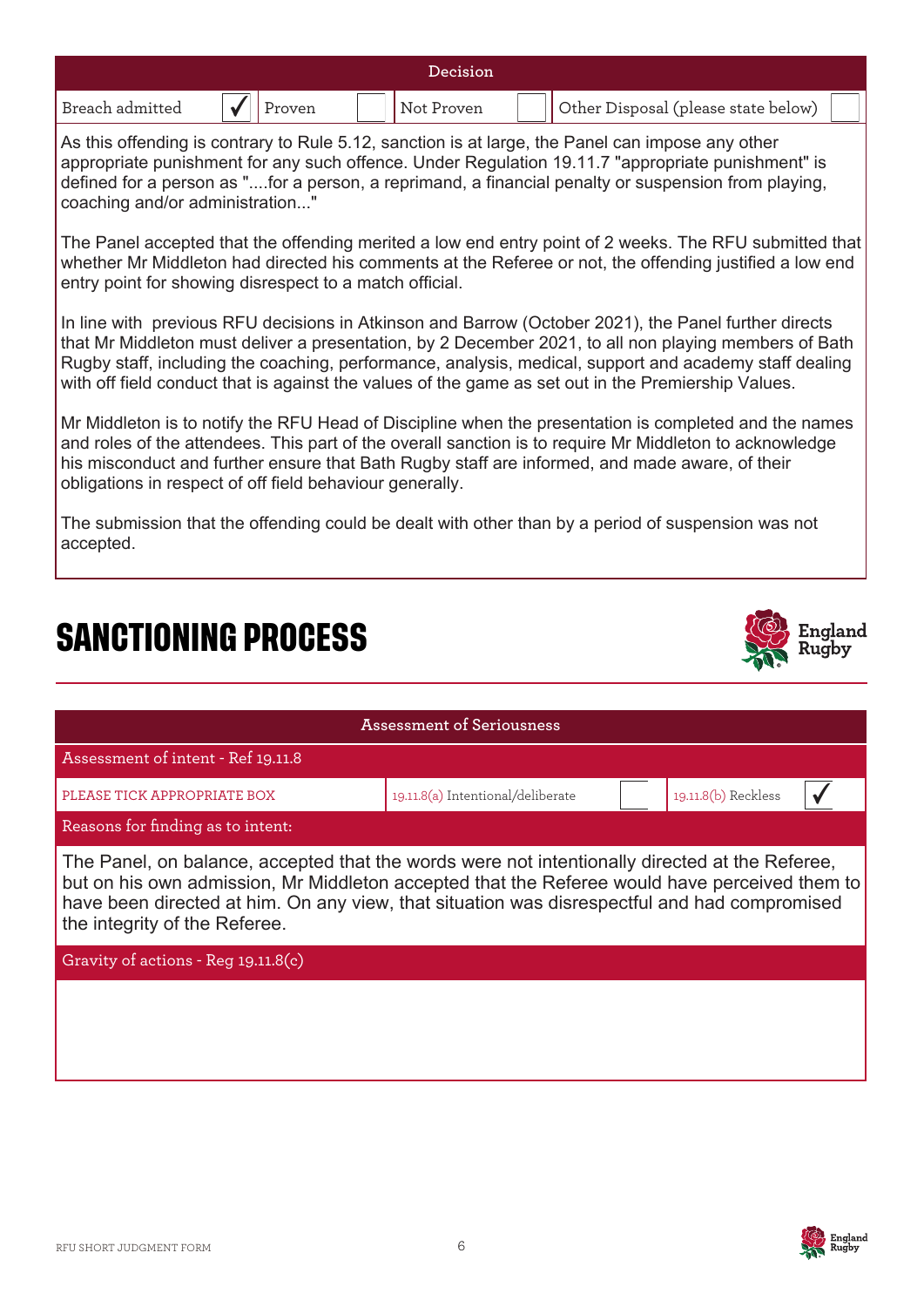| Nature of actions - Reg 19.11.8(d)                                                                                                                                              |
|---------------------------------------------------------------------------------------------------------------------------------------------------------------------------------|
| Disrespectful words spoken in the direction and earshot of the Referee.                                                                                                         |
|                                                                                                                                                                                 |
|                                                                                                                                                                                 |
| Existence of provocation - Reg 19.11.8(e)                                                                                                                                       |
| None.                                                                                                                                                                           |
|                                                                                                                                                                                 |
| Whether player retaliated - Reg 19.11.8(f)                                                                                                                                      |
| N/A                                                                                                                                                                             |
|                                                                                                                                                                                 |
|                                                                                                                                                                                 |
| Self-defence - Reg 19.11.8(g)                                                                                                                                                   |
| N/A                                                                                                                                                                             |
|                                                                                                                                                                                 |
|                                                                                                                                                                                 |
| Effect on victim - Reg 19.11.8(h)                                                                                                                                               |
| None, but match officials are not totally immune to comments of disrespect or abuse and the<br>words used were contrary to the rugby core principles of respect and discipline. |
|                                                                                                                                                                                 |
| Effect on match - Reg 19.11.8(i)                                                                                                                                                |
| None.                                                                                                                                                                           |
|                                                                                                                                                                                 |
|                                                                                                                                                                                 |
| Vulnerability of victim - Reg 19.11.8(j)                                                                                                                                        |
| None.                                                                                                                                                                           |
|                                                                                                                                                                                 |
|                                                                                                                                                                                 |
| Level of participation/premeditation - Reg 19.11.8(k)                                                                                                                           |
| No premediation.                                                                                                                                                                |
|                                                                                                                                                                                 |
|                                                                                                                                                                                 |

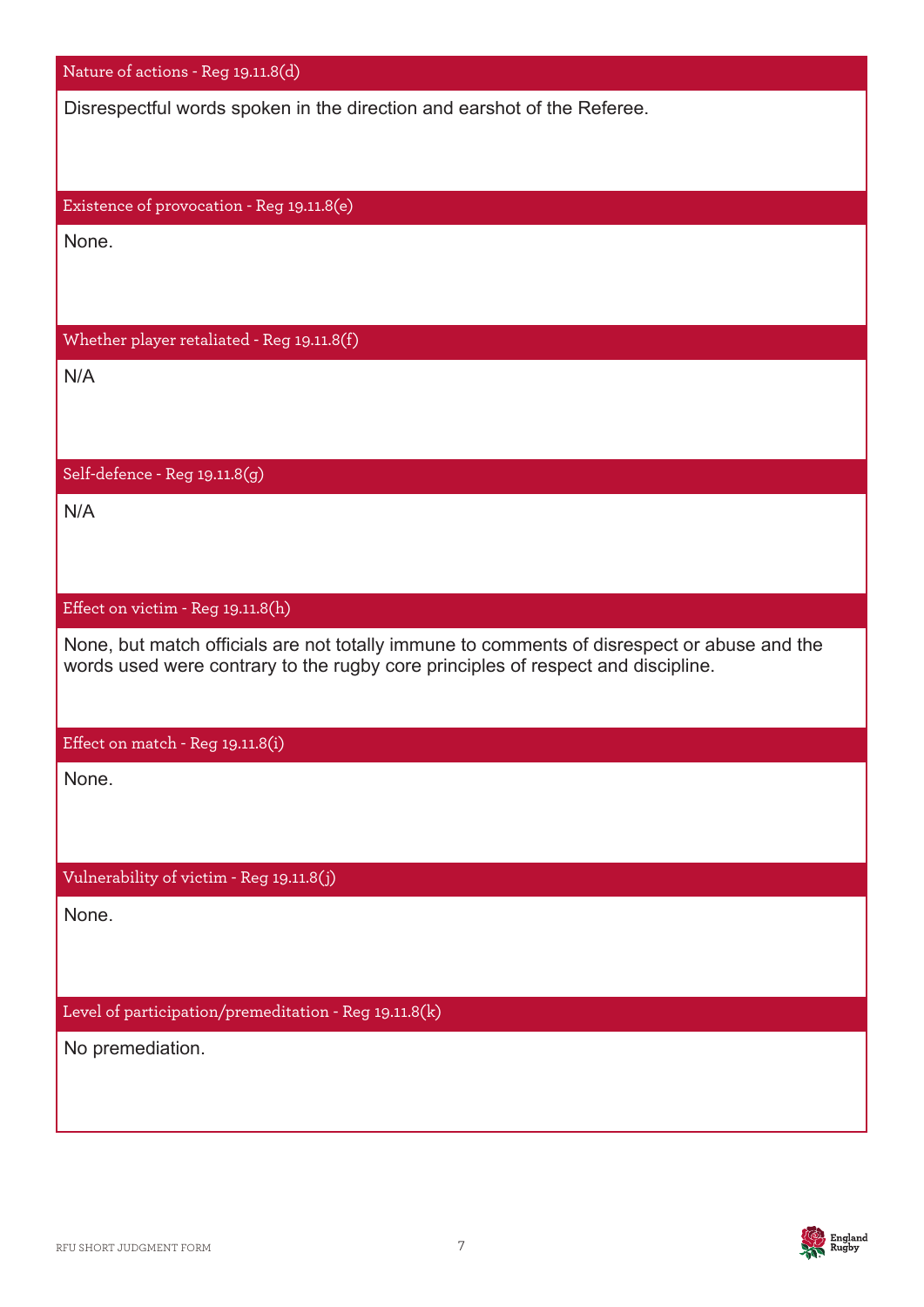| Conduct completed/attempted - Reg 19.11.8(l) |
|----------------------------------------------|
| Completed.                                   |
|                                              |
|                                              |
| Other features of conduct - Reg 19.11.8(m)   |
| None.                                        |
|                                              |
|                                              |

### **Assessment of Seriousness Continued** Entry point Low-end Weeks Mid-range Weeks Top-end\* Weeks  $\sqrt{2}$

\*If Top End, the JO or Panel should identify, if apropriate, an entry point between the Top End and the maximum sanction and provide the reasons for selecting this entry point, below. In making this assessment, the JO/committee should be consider RFU Regulation 19

### **Reasons for selecting entry point:**

The words spoken were an isloated incident and there were no other factors that warranted an entry point beyond Low End.

### **Additional Relevant Off-Field Aggravating Factors - Reg 19.11.10**

Status as an offender of the laws of the game - Reg 19.11.10 (a)

Not relevant.

Need for deterrent to combat a pattern of offending - Reg 19.11.10(b)

Not relevant.

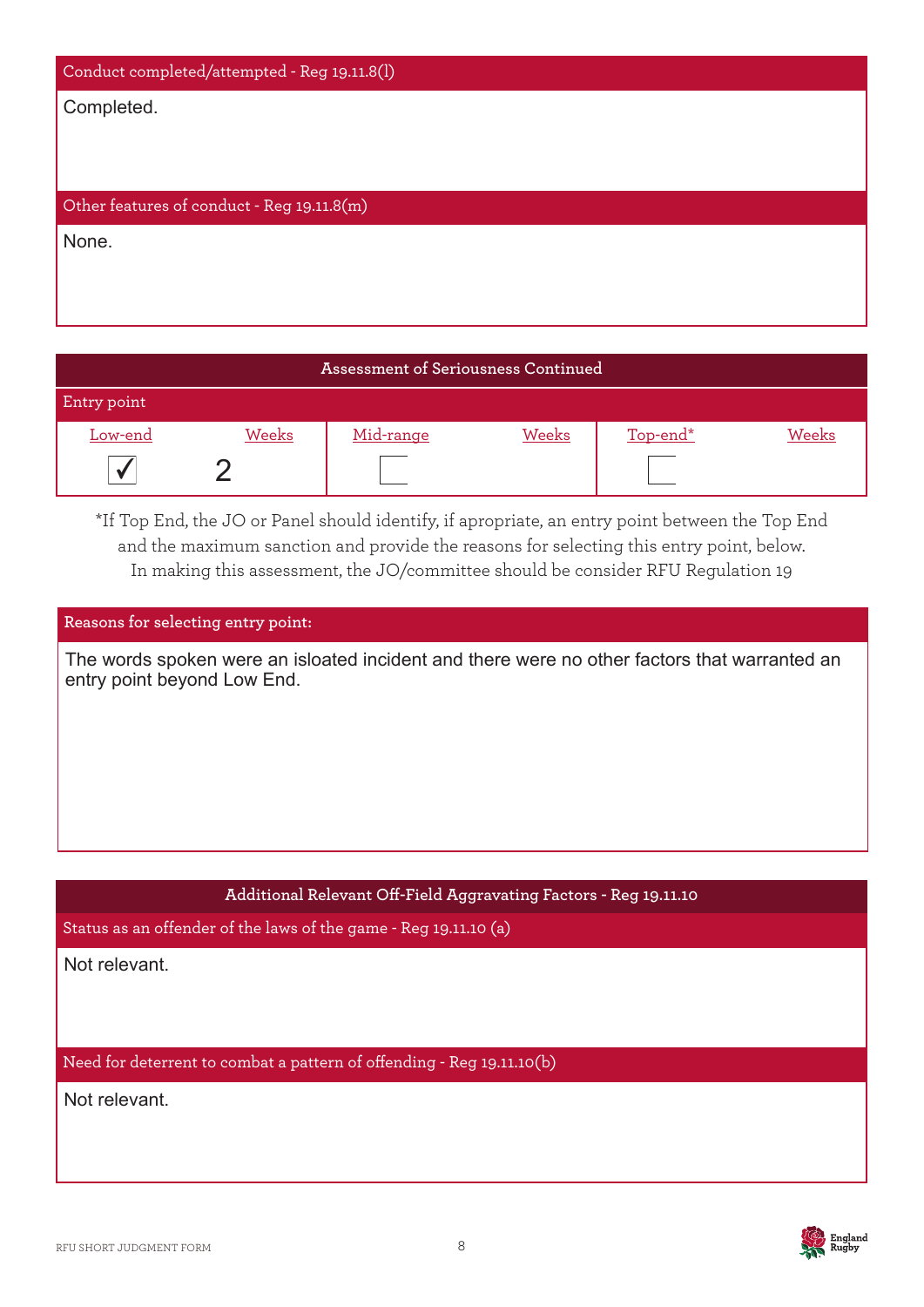| - Any other off-field aggravating factor that the disciplinary panel considers relevant and appropriate |  |
|---------------------------------------------------------------------------------------------------------|--|
| Reg 19.11.10 (c)                                                                                        |  |

None.

Number of additional weeks: 0

| Relevant Off-Field Mitgating Factors                     |                                                         |  |  |
|----------------------------------------------------------|---------------------------------------------------------|--|--|
| Acknowledgement of guilt and timing -<br>Reg 19.11.11(a) | Disciplinary record/good character - Reg<br>19.11.11(b) |  |  |
| Full and immediate.                                      | Clear record.                                           |  |  |
| Youth and inexperience - Reg 19.11.11(c)                 | Conduct prior to and at hearing - Reg 19.11.11(d)       |  |  |
| Not relevant.                                            | Exemplary.                                              |  |  |
| Remorse and timing of Remorse - Reg 19.11.11(e)          | Other off-field mitigation - Reg 19.11.11(f)            |  |  |
| Genuine and immediate.                                   | None.                                                   |  |  |

Number of weeks deducted: 1

**Summary of reason for number of weeks deducted:**

The Panel considered that Mr Middleton was entitled to the maximum 50% available mitigation credit.